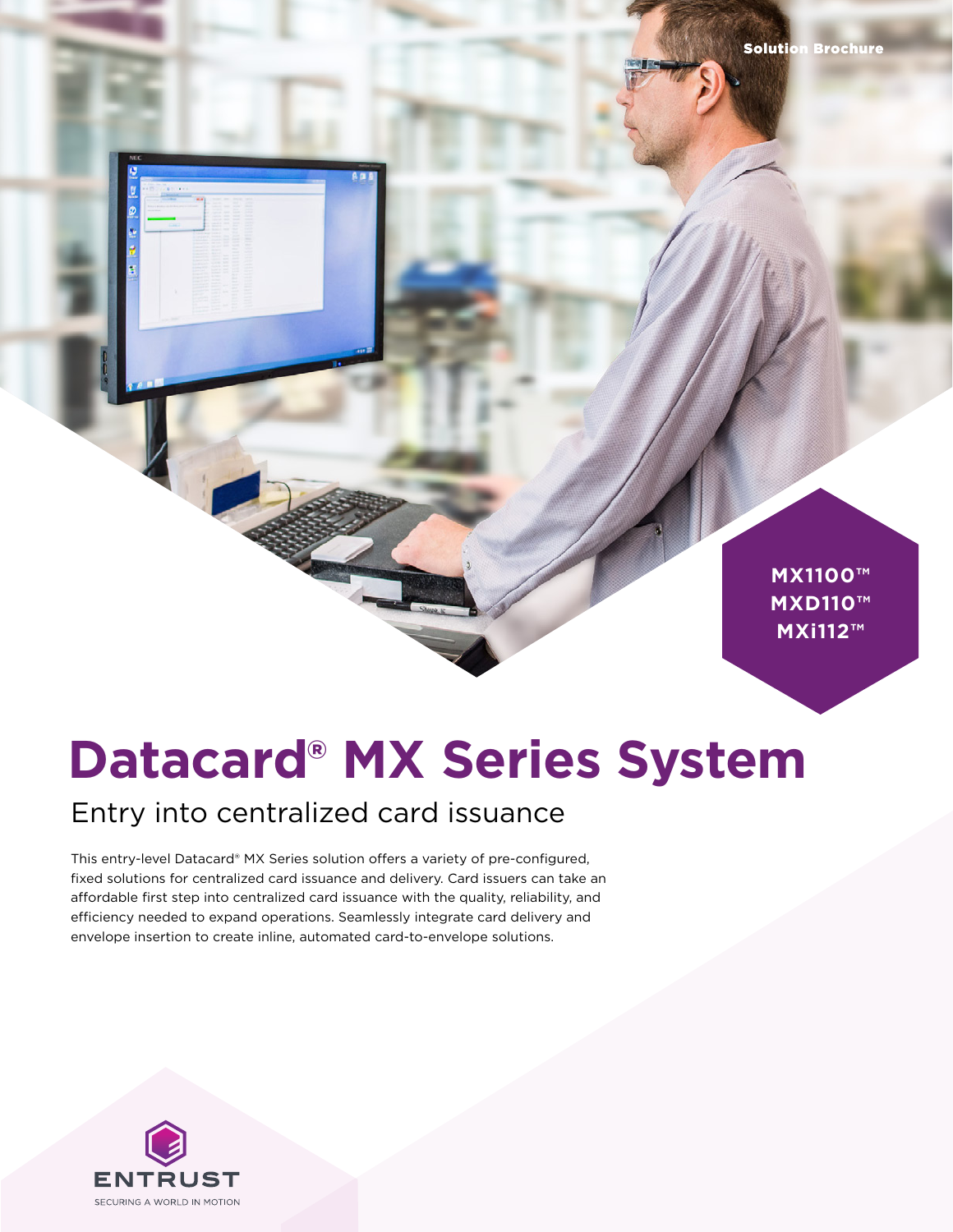### Securely enter centralized card issuance



#### **Datacard® MX1100™ CARD ISSUANCE SYSTEM**

Take your card program to the next level of efficiency for a minimal capital investment. The MX1100 System helps card issuers take an affordable first step into centralized card issuance. This system offers a unique combination of low cost per card and proven quality, reliability, and ease of use for expanding card programs.

#### **KEY TECHNOLOGIES**

- Magnetic Stripe Encoding
- Smart Card Personalization
- Single-Step Color Printing
- Graphics Printing
- Durable Graphics Printing
- Laser 325
- Laser 425F
- Laser 430G
- Basic Topcoat
- Datacard® DuraGard® Laminate
- Embossing/Indent Printing
- Secure Indent
- Topping
- Label Affixing
- Bar Code Scanning
- Vision Verification Gen 2
- Datacard® MXD110™ Card Delivery System
- Datacard® MXi112™ Envelope Insertion System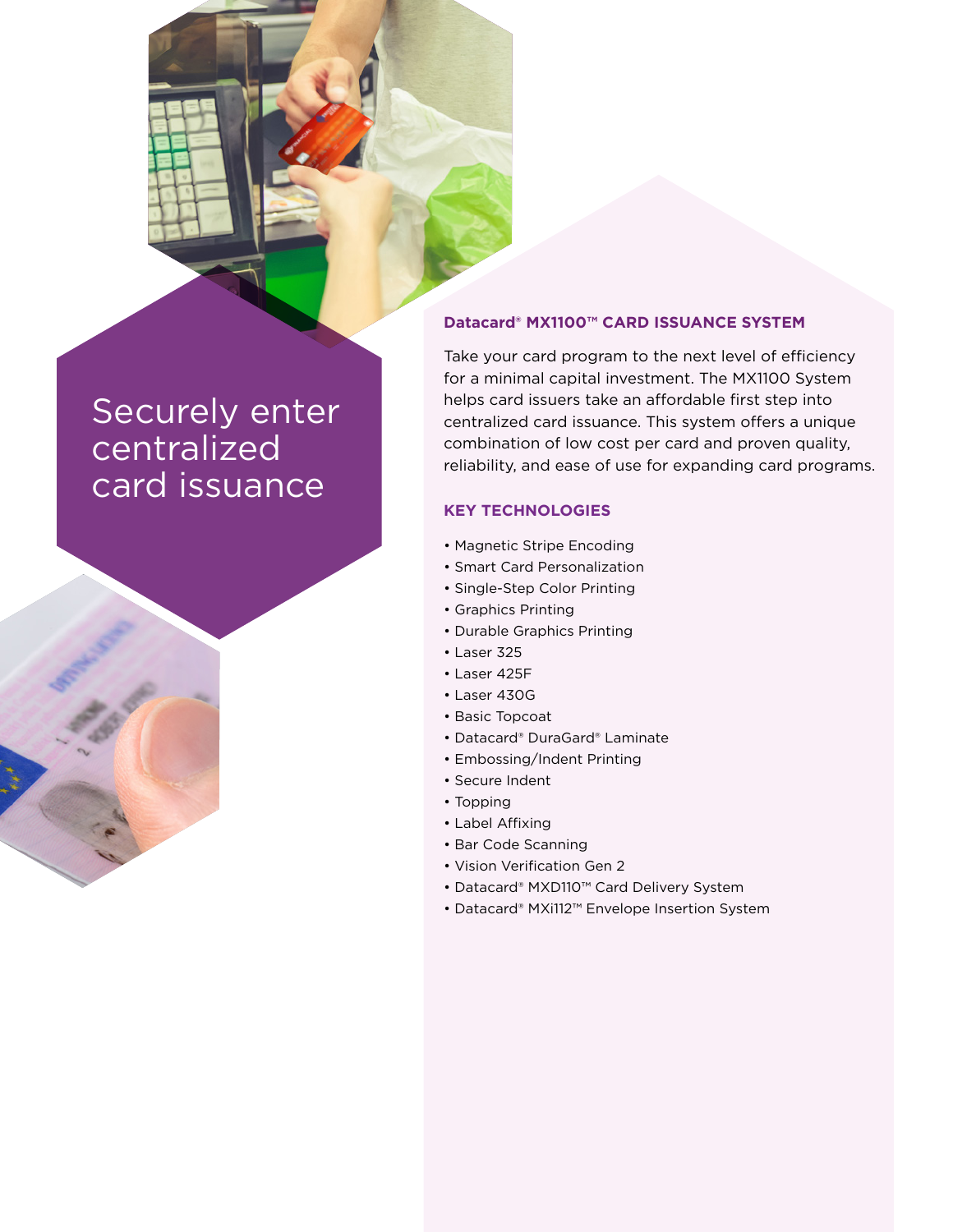### High-end personalization and security

**A choice of pre-configured systems.** The MX1100 System is available in several value-priced fixed configurations — with or without smart card capabilities — allowing you the flexibility to choose the configuration that meets the specific needs of your card program.

**Proven design from a trusted partner.** Based on the industry-leading Datacard® Central Issuance Platforms, the MX1100 System consistently demonstrates superior productivity and security in incredibly demanding issuance environments worldwide. Multiple physical and logical security features reduce the risk of fraud and theft without slowing the issuance process.

**Metal card engraving.** The MX1100 System offers customers the ability to produce metal engraved cards or plastic financial cards within the same system, providing a productive solution that can serve as both a standard personalization system as well as a unique program differentiator. Metal cards provide a strong brand statement within high-value or elite card programs. See the Datacard® MX1100™ Card Issuance System for metal card personalization data sheet for more information.

**A complete card-to-envelope solution.** The Datacard® MXD110™ Card Delivery and Datacard® MXi112™ Envelope Insertion Systems seamlessly integrate with the MX1100 System to enhance your overall card operations. In one automated process, you can affix cards and add marketing insertions into an envelope for a complete card-to-envelope solution.



MX1100 Card Issuance System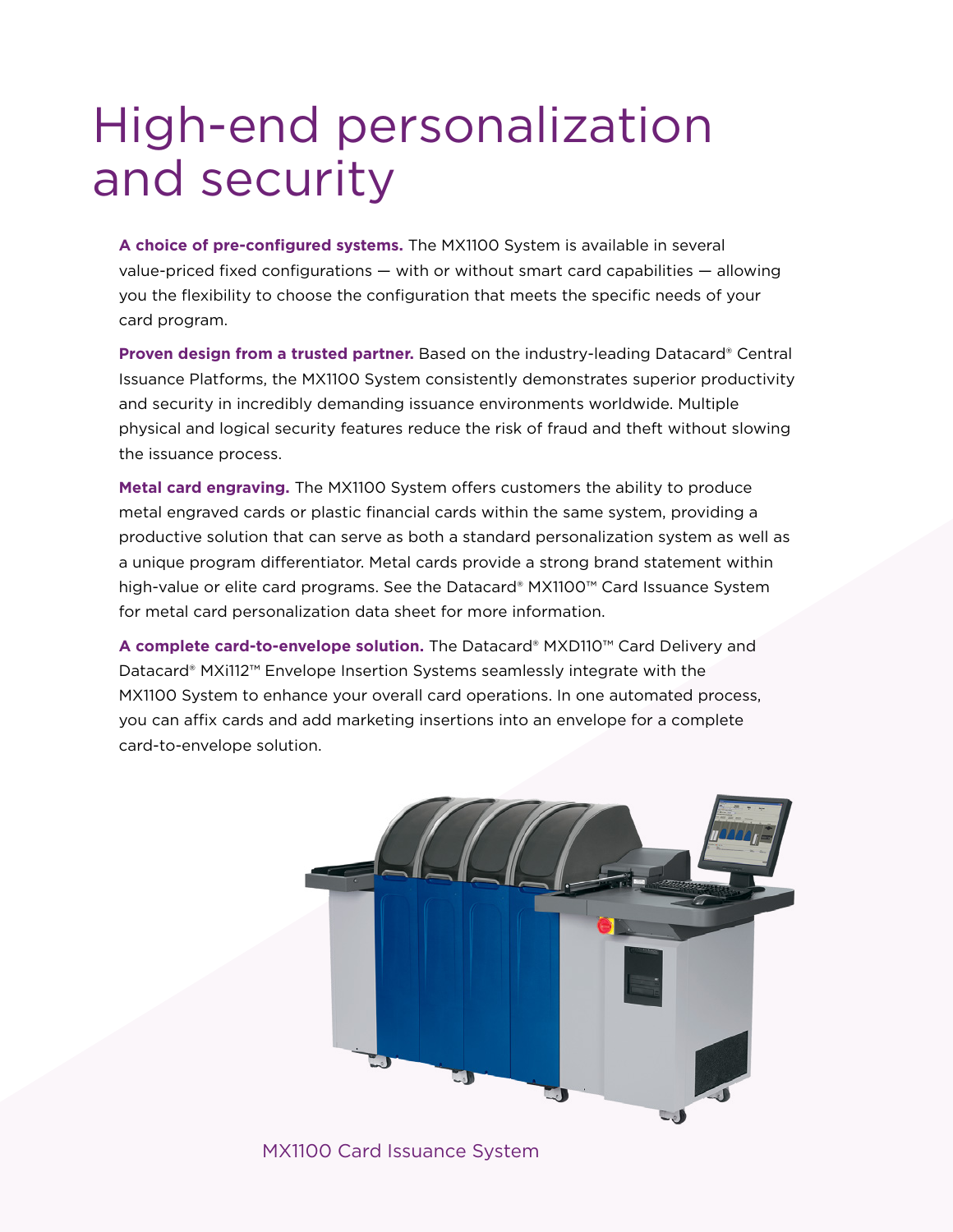## Key technologies

#### **Physical and logical security**

The MX1100 System offers multiple lines of defense to help reduce the risk of fraud and theft. Logical safeguards protect cardholder and production data, while physical security features limit access to the system controller, card stock, and supplies.

#### **System controller software**

Centralized controls and an intuitive interface allow operators to manage all system functions — data input, job setups, card layout design, production environment, error/remake management, and audit/ reconciliation management.



The MX1100 System is available in several value-priced, fixed configurations that are ideal for issuing highly secure national IDs, driver's licenses, and healthcare, credit, debit, prepaid, and membership cards.

#### **Magnetic stripe encoding**

Write and verify up to three tracks of data simultaneously on ID-1 or mini-cards. Flexible mounting of encoding heads accommodates a wide range of encoding needs. The system provides read/lookup and read/verify functions to automate downstream personalization. It supports all ISO, AAMVA, and JIS encoding formats with common coercivity requirements.

#### **Smart card personalization**

Personalize smart cards with a flexible, highquality, secure system. The system architecture accommodates contact and contactless smart cards, enabling issuers to accommodate many card types.

#### **Single-step color printing**

Print full-color, 300 dpi photos, graphics, logos, and images directly on the card using dye diffusion thermal transfer (D2T2) technology. The system allows for near edge-to-edge printing and provides a low-cost color output in a compact footprint. The single-step color printing package includes your choice of basic topcoat or DuraGard laminate.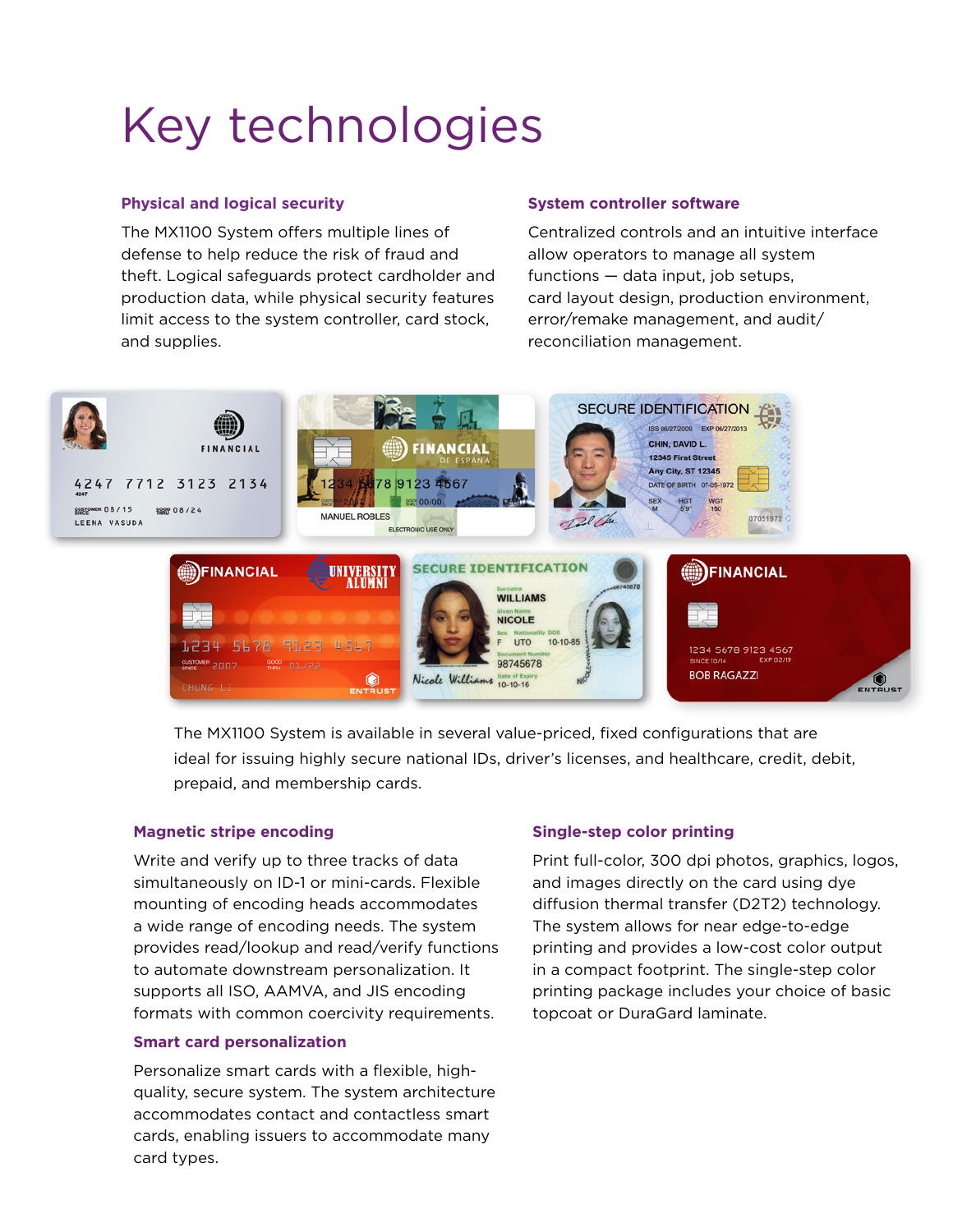### Key technologies

#### **Laser 325**

State-of-the-art fiber optic laser engraving technology delivers exceptional quality. It delivers variable-size photos, alphanumeric text, 1D and 2D bar codes, micro-engraving, blackand-white logos, and other graphical elements at greater than 400 dpi grayscale resolution. The system allows engraving of both the front and back of the card and provides standard CLI and/or optional MLI or 3D tilted image engraving for enhanced visual security.

#### **Laser 425F**

This laser is designed to optimize financial card personalization. It utilizes a simplified setup interface, allowing faster creation and updates to ever-changing card layouts. Capable of engraving alphanumeric text, bar codes, and static bitmap images with exceptional quality.

#### **Laser 430G**

This laser is designed for secure government applications. It utilizes the latest in precision control architecture and fiber laser technology to deliver high-speed, fine line detail engraving of variable-sized photos, security features, and alphanumeric text.

#### **Graphics printing**

Thermal technology enables card issuers to print 300 dpi monochrome, custom graphics, including text, logos, and bar codes. Near edge-to-edge printing and precise placement tolerances deliver excellent results on PVC cards. Flexible configurations allow customers to print different colors on a single side, or print front and back graphics in a single pass.

#### **Durable graphics printing module**

Personalize long-lasting, high-resolution 600 dpi monochrome graphics — such as text, logos, bar codes, and other card elements on PVC cards using thermal transfer UV-cured ribbon technology. Topcoat application is not required.

#### **Basic topcoat**

Protect color or graphics-printed images with a true edge-to-edge layer of clear or holographic topcoat. A variety of application rollers are available to meet card program needs.

#### **DuraGard® lamination**

Issuers who require extended card durability and security can replace basic topcoat with DuraGard laminate — a polyester patch that offers extra protection. Laminate supplies are available in holographic and a variety of clear laminate sizes.

#### **Embossing/indent printing**

Personalize cards using high-quality, ISOcompliant embossing and indent printing on front, back, or both sides of cards. The unique design provides consistent character-tocharacter spacing, text height, and alignment. Issuers can utilize multiple fonts and a wide range of characters, including Braille and security fonts.

#### **Topping**

Colored topping material increases readability of embossed characters. The system delivers consistent, high-quality topping, card after card — exceeding ISO standards.

#### **Bar code scanning**

For additional security, the system can read a variety of pre-printed serial numbers, document control numbers, and bar codes used to control and monitor secure card stocks, providing an additional layer of fraud prevention.

#### **Vision verification Gen 2**

Automate your quality process with the inline quality checking option. It verifies a wide variety of pre-printed and personalized elements on the front and/or back of cards to help reduce the chance of errors, improve data integrity, and increase efficiency.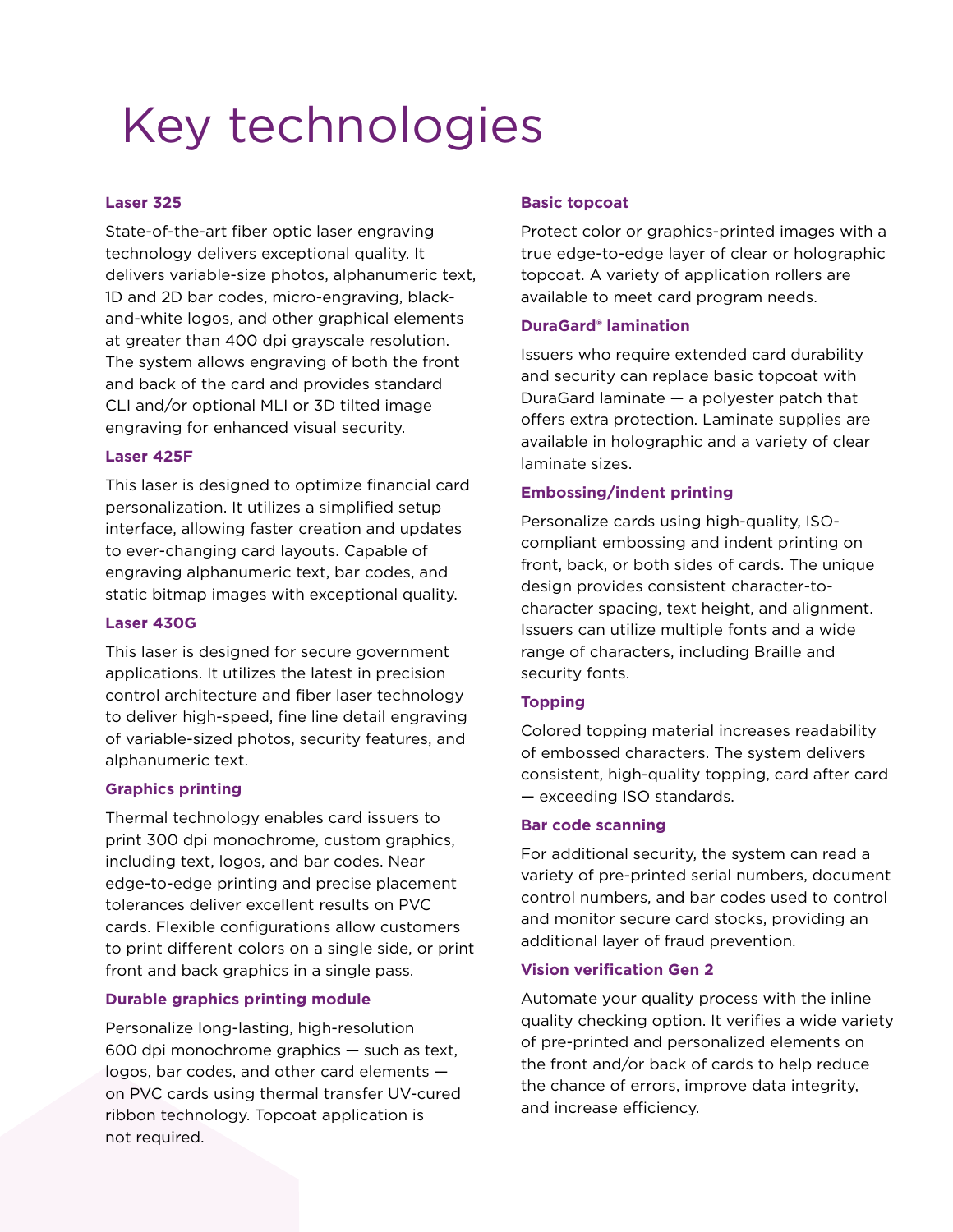### Technical specifications

#### **MX1100™ System Specifications** System Controller | Intel Xeon Quad CPU 3.8 GHz Security Software Capability Microsoft® Windows® 10 IoT Enterprise 2016 LTSB operating system security access level control and input/export of encrypted and/or digitally signed data. Access and privileges are assigned by the administrator. Card Input/ Output Trays Up to 500 (0.03 in. thick) non-embossed cards per tray; 300 embossed cards per tray. Magnetic Stripe Encoding Supports common ISO, AAMVA, and JIS formats; High, low, and JIS coercivity Track Density: Standard encoding 75 and 210 bpi (bits per inch), Custom encoding selections from 75 to 315 bpi Smart Card Personalization Combination: Programming stations: 1 to 6 Full support as documented below for all protocols, frequencies, and communication speeds Contact: Programming stations: 1 to 11 Protocols supported: ISO 14443 Type A, Type B, MIFARE, Sony FeliCa, ISO 15693 and ISO 15693 Frequencies (clock speeds): 3.579 MHz, 4.915 MHz, 7.159 MHz and 9.830 MHz Supports communication speeds as defined by ISO 7816-3 up to 230K bps Contactless: Programming stations: 1 to 6; Full and half-height antenna supported Protocols supported: ISO 14443 Type A, Type B, MIFARE, Sony FeliCa, and ISO 15693 Frequencies (clock speeds): 13.56 MHz Supports communication speeds of 106, 212, 424, and 847 Kbps Single-Step Color Printing Resolution: 300 dpi Text Formats: Scalable fonts, including OpenType and TrueType fonts for Microsoft Windows operating systems ( Image Formats: Certain versions or features of the following Image formats needs to be updated, DCP, DPEG (Datacard 9000 color image format), GIF 87, GIF 89, JPEG, JPEG 2000, PCX, PNG, TGA, and TIFF. For additional information contact your local sales representative. Placement: Near edge-to-edge - 0.1 in. (2.54 mm) from card edge, chip, or cutout<br>Cleaning Area: Entire front and back surface of the card in one pass. Located by the in Entire front and back surface of the card in one pass. Located by the input trays. Graphics and Durable Graphics Printing Resolution: 300 dpi (Graphics Printing), 600 dpi (Durable Graphics Printing) Text Formats: Scalable fonts, including OpenType and TrueType fonts for Microsoft' Windows' operating systems ( Bar Code Formats: One-dimensional (1D): Code 39, Extended Code 39, HIBC, Codabar, NW7, EAN8, EAN13, JAN8, JAN13, UPCA, UPCE, Bookland, Interleaved 2 of 5, Code 128, EAN/UCC 128, Code 93, MSI Plessey Image Formats: Certain versions or features of the following image formats may be supported: BMP, DCP, DPEG (Datacard 9000 color image format), GIF 87, GIF 89, JPEG, JPEG 2000, PCX, PNG, TGA and TIFF. For additional information contact your local sales representative. Placement: Near edge-to-edge - 0.1 in. (2.54 mm) from card edge, chip or cutout Cleaning Area: Entire front and back surface of the card in one pass. Located by the printhead (Graphics Printing) and located in the input trays (Durable Graphics) Laser 325 Technology: Air-cooled fiber laser; Class 1 laser product<br>Capabilities: Pixel engraving: text, photos, bar codes, an Pixel engraving: text, photos, bar codes, and other digitized images; vector engraving; text; micro-engraving; tilted image engraving; CLI (standard), MLI (option), 3D photo (option) Resolution: Greater than 400 dpi; grayscale Elements: Photos, alphanumeric text, vector text, bar codes, signature, fingerprint, black-and-white logos, graphic images, scrambled indicia, tilted images, ghost images, micro-engraving Text Formats: Scalable fonts, including TrueType fonts for Microsoft® Windows® operating systems Bar Code formats: One-dimensional (1D): EAN13, Code 39, Code 128, Interleaved 2 of 5; Two-dimensional (2D): PDF417, Data Matrix, QR Image Formats: JPEG (.jpg),TIFF (.tif), Bitmap (.bmp), PNG (.png) Laser 425F Technology: Air-cooled fiber laser; Class 1 laser product Capabilities: Pixel engraving: text, bar codes, and other digitized images; Vector engraving; text; Micro-engraving Resolution: Greater than 400 dpi Elements: Alphanumeric text, vector text, bar codes, signature, micro-engraving Text Formats: Scalable fonts, including TrueType fonts for Microsoft® Windows® operating systems Bar Code Formats: One-dimensional (1D):Code 39, Extended Code 39, HIBC, Codabar, NW7, EAN8, EAN13, JAN8, JAN13, UPCA, UPCE, Bookland, Interleaved 2 of 5, Code 128, EAN/UCC 128, Code 93, MIS Plessey; two-dimensional (2D): QR Code, PDF417, Data Matrix Image Formats: JPEG (.jpg),TIFF (.tif), Bitmap (.bmp), PNG (.png), GFF (.giff) Laser 430G Technology: Air-cooled fiber laser; Class 1 laser product Capabilities: Pixel engraving: text, photos, bar codes, and other digitized images; vector engraving; text; micro-engraving; tilted image engraving: CLI, MLI, 3D photo; security features: laser tact, persocurve, photo optimization Resolution: Up to 3,200 dpi; grayscale Elements: Photo, alphanumeric text, vector text, bar codes, signature, fingerprint, graphics images, scrambled indicia, tilted images, ghost images, micro-engraving Text Formats: Scalable fonts, including TrueType fonts for Microsoft® Windows® operating systems Bar Code Formats: One-dimensional (1D): Code 39, Extended Code 39, HIBC, Codabar, NW7, EAN8, EAN13, JAN8, JAN13, UPCA, UPCE, Bookland, Interleaved 2 of 5, Code 128, EAN/UCC 128, Code 93, MIS Plessey; two-dimensional (2D): QR Code, PDF417, Data Matrix Image Formats: JPEG (.jpg),TIFF (.tif), Bitmap (.bmp), PNG (.png), GFF (.giff)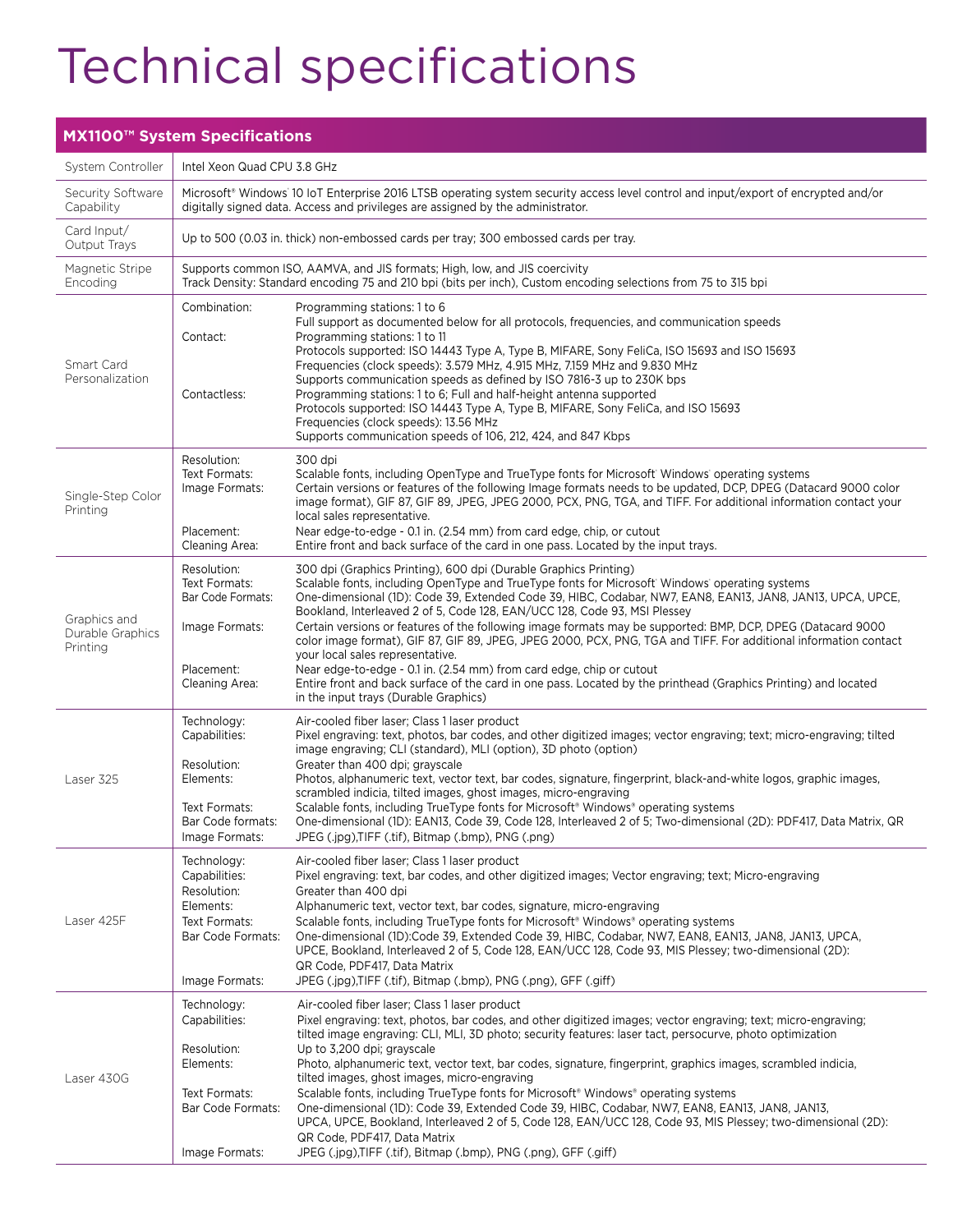## Technical specifications

### **MX1100™ System Specifications**

| Basic Topcoat                 | Full edge-to-edge embossable topcoat. Available in clear and random or registered custom holographics.                                                                                                                                                                                                                                                                                                                                                                                                                                                                                                                                 |  |  |
|-------------------------------|----------------------------------------------------------------------------------------------------------------------------------------------------------------------------------------------------------------------------------------------------------------------------------------------------------------------------------------------------------------------------------------------------------------------------------------------------------------------------------------------------------------------------------------------------------------------------------------------------------------------------------------|--|--|
| DuraGard®<br>Laminate         | Placement within approximately 0.03 in. (0.081 cm) of card edges. Card-to-card placement tolerance of less than 0.032 in. Size/<br>Thickness: 2.06 in. x 3.31 in. (5.23 cm x 8.41 cm);<br>1.0 mil thick                                                                                                                                                                                                                                                                                                                                                                                                                                |  |  |
| Embossing<br>Indent Printing  | Up to 8 lines of embossing<br>Capability:<br>Indent Printing:<br>Front, rear, or both sides of the card<br>Vertical: 0.16 in. (4 mm) to 1.46 in. (37.1 mm) from bottom edge of card to center line<br>Print Placement:<br>Horizontal: 0.10 in. (2.5 mm) to 3.2 in. (83.2 mm) from left edge of card to center line<br>112-character wheel accommodates multiple fonts and special characters<br>Fonts:<br>OCR-A, OCR-B, Standard Gothic, Helvetica, Farrington, Katakana. Special, custom, secure fonts, and<br>Standard:<br>international language characters                                                                         |  |  |
| Secure Indent                 | Capabilities:<br>Indent a single line or multiple lines<br>Fonts:<br>112-character indent wheel accommodates multiple fonts and special characters, Standard, outlined, pattern,<br>and custom characters including rotated character fonts (90°, 180°, or 270°) and shapes                                                                                                                                                                                                                                                                                                                                                            |  |  |
| Topping                       | Automatically determines and applies the appropriate topping area based on prior embossing in the same production run<br>Vertical:<br>1.54 in (39.1 mm) measured from bottom edge of the card to uppermost character edge and 0.095 in. (2.4 mm)<br>measured from bottom edge of the card to lowermost edge<br>3.08 in. (78.3 mm) measured from left edge of card to final character edge and 0.24 in. (6.1 mm) measured from<br>Horizontal:<br>left edge of card to first                                                                                                                                                             |  |  |
| Pre-Printed Label<br>Affixing | Label Types Supported: Pre-printed labels<br>Label Size:<br>Minimum: Height: 0.625 in. (15.9 mm), Width: 1.0 in. (25.4 mm); Maximum: Height: 1.0 in. (25.4 mm), Width: 3.0<br>in. (76.2 mm)<br>Label Placement:<br>1.0 in. (25.4 mm) from the bottom of the card; 0.125 in. (3.175 mm) from the top of the card; 0.10 in. (2.54 mm)<br>from the right or left edge of the card                                                                                                                                                                                                                                                         |  |  |
| Bar Code<br>Scanning          | Bar Code Formats:<br>One-dimensional (1D): EAN12, Code 39, Code 128 and Interleaved 2 of 5; Two-dimensional (2D): PDF417, and<br>Data Matrix<br>Minimum Height:<br>One-dimensional (1D): either .25" or 0.15 x total length of code whichever is larger; Two-dimensional (2D):<br>PDF417: minimum height is twice the length of code<br>Minimum height is dependent on amount of data and size of elements.<br>Data Matrix:<br>Width of Space/Bar in Bar code: Code 39, code 128, Interleaved 2 of 5 0.005 in. (0.127 mm); UPC 0.013 in.<br>Narrowest<br>(0.330 mm); PDF417 0.0066 in. (0.167 mm);<br>Data Matrix 0.015 in. (0.381 mm) |  |  |
| Vision Verification<br>Gen 2  | Readable Elements: Basic support for many TrueType fonts for Microsoft' Windows' operating systems; printed and pre-printed<br>graphics, laser, OCR-B (including ICAO MRZ standards for cards)*<br>Image Rotation Capabilities: Supports rotation at 90, 180, and 270 degrees<br>Minimum Verifiable Text Size: High-quality, lithographic printing - 0.06 in. (1.52mm)                                                                                                                                                                                                                                                                 |  |  |
| System Height<br>and Depth    | To top of module 50.1 in. (127.3 cm). Front to back 33.8 in (85.9 cm)                                                                                                                                                                                                                                                                                                                                                                                                                                                                                                                                                                  |  |  |
| Electrical<br>Requirements    | 230V, 50/60Hz, 15 Amps                                                                                                                                                                                                                                                                                                                                                                                                                                                                                                                                                                                                                 |  |  |
| Operating<br>Requirements     | Room temperature: 65° to 80° F (18° to 27° C); Humidity: 35% to 85% (non-condensing); See module data sheets for specific<br>information                                                                                                                                                                                                                                                                                                                                                                                                                                                                                               |  |  |
| Storage<br>Requirements       | Room temperature: 50° to 130° F (10° to 54° C); Humidity: 0% to 85% (non-condensing)                                                                                                                                                                                                                                                                                                                                                                                                                                                                                                                                                   |  |  |
| MXD110 and<br>MXi112 Systems  | See MXD110 Card Delivery System and MXi112 Envelope Insertion System data sheets for more information                                                                                                                                                                                                                                                                                                                                                                                                                                                                                                                                  |  |  |

\*For more information, please contact a local sales representative